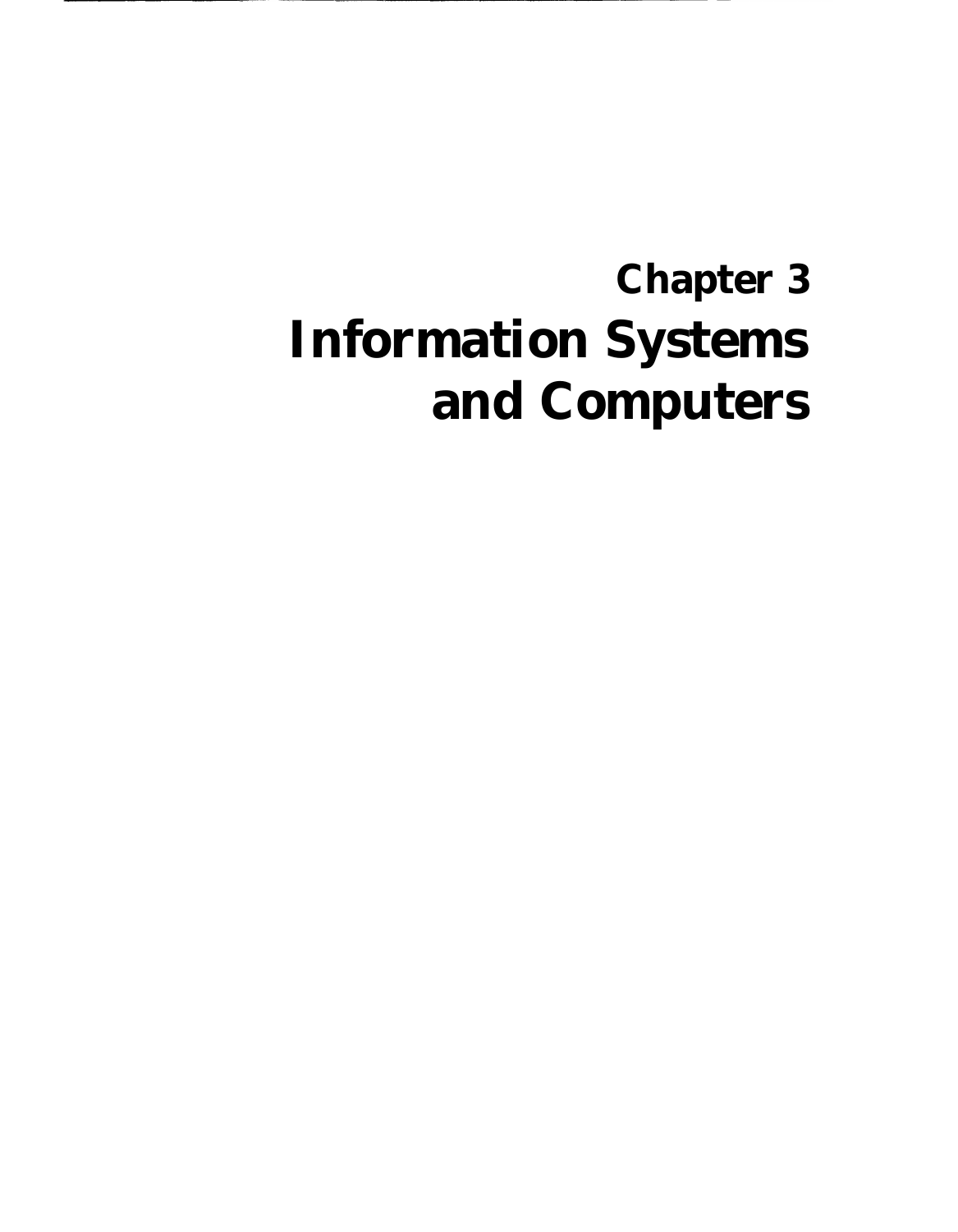#### **Contents**

|                                                        | Page |
|--------------------------------------------------------|------|
| The Nature of Computer-Based Information Systems 37    |      |
|                                                        |      |
| Future Trends in Computer-Based Information Systems 40 |      |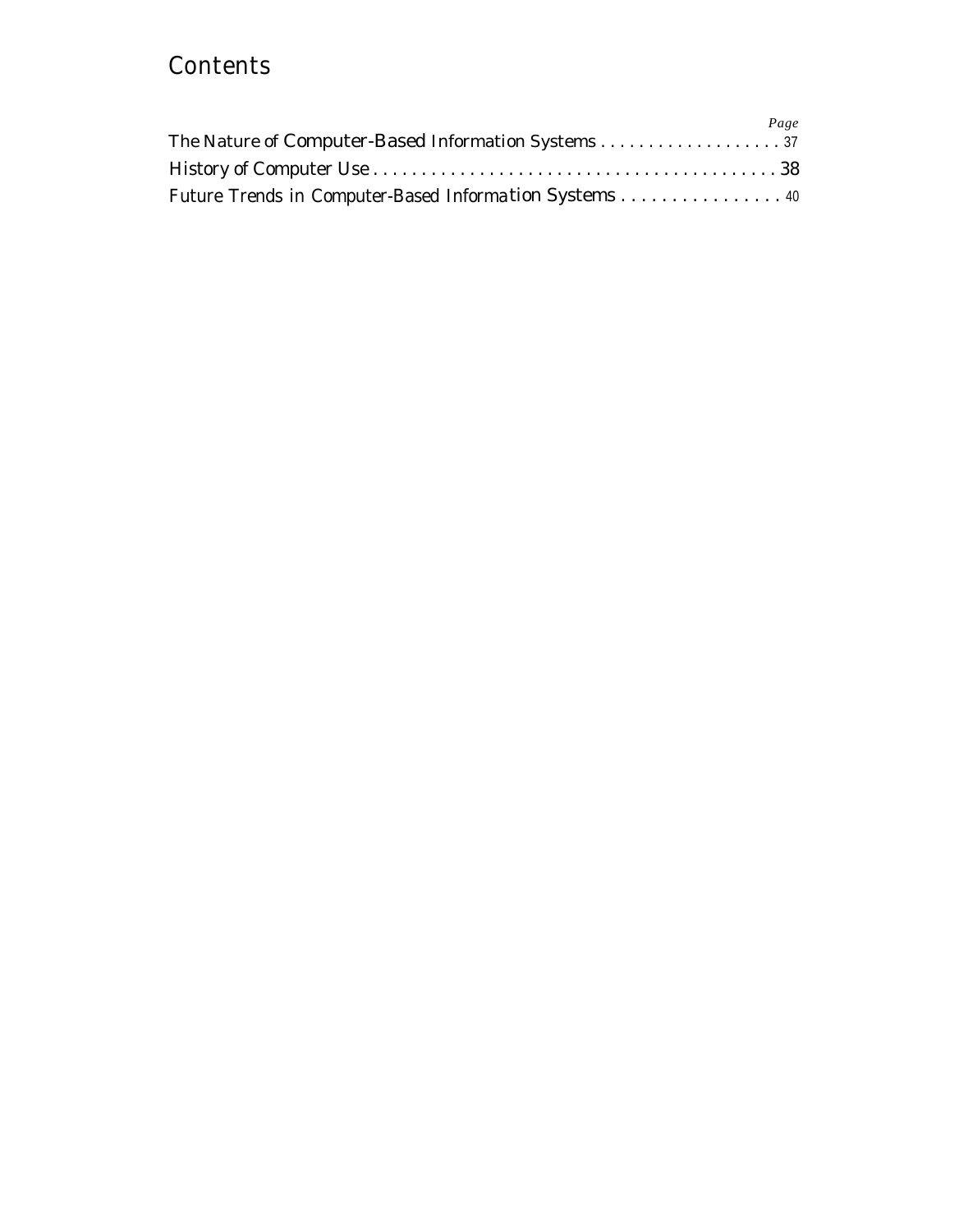### **The Nature of Computer-Based Information Systems**

Traditionally, the popular view of computers has been that they are super calculators that automate processes which were previously performed by numbers of people sitting at mechanical adding machines. However, computers carry out a wide variety of tasks associated with processing information. It is important to understand the entire range of these capabilities in order to appreciate the nature and magnitude of the potential social impacts of this technology when used in information systems.

Computer capabilities fall into seven main categories:

1. *Data collection.* When attached to various sensing devices, computers can detect and measure such external physical phenomena as temperature, time, pressure, flow rate, consumption rate, or any number of other variables. Also, computers can keep a record of transactions. For example, a computerized cash register can collect and store information about a sale that includes bookkeeping entries, taxes, commissions and inventory, and can even reorder stock. Some computer-based door locks require individuals to carry magnetic identity cards. Such locks not only can control access but also can create a record of whose card was granted access, when, and for how long.

Technological advances are beginning to provide computers with the capability to directly process visual and audio input, thus greatly increasing their applicability to data collection. Computers already have a limited ability to recognize human speech, to read directly a variety of typewritten forms and handprinted texts, and to detect

patterns in video images. These functions will be improving rapidly over the next decade and will appear in commercial equipment.

- 2. *Information storage.* Computers can store large amounts of information for long periods of time in an electronicreadable form that is easily and quickly recoverable. Depending on the particular application, the methods of storage vary widely, from signals in electronic circuitry, to magnetic pulses on tape, to holes in cards. New advances in memory technology eventually will allow trillions of characters of information to be stored conveniently and cheaply wherever there is even a small computer. The cost of storing information electronically will soon be substantially lower than the cost of storing the same amount of information on paper.
- 3. *Information organization.* Computers can be used to rearrange information so that it is more suitable for particular applications. For example, if the data in a telephone directory were stored in a computer's memory, it could be inverted to allow one to look up a telephone number that corresponds to a particular address. More generally, computers can simplify and restructure vast amounts of raw data to assist people in drawing significant meanings or conclusions.
- 4. *Calculations.* Computers perform arithmetic calculations millions of times faster than can human beings. They are used to make numerous simple calculations, such as those required in processing the payroll for a sizable organization; to make sophisticated statistical calculations on large amounts of data,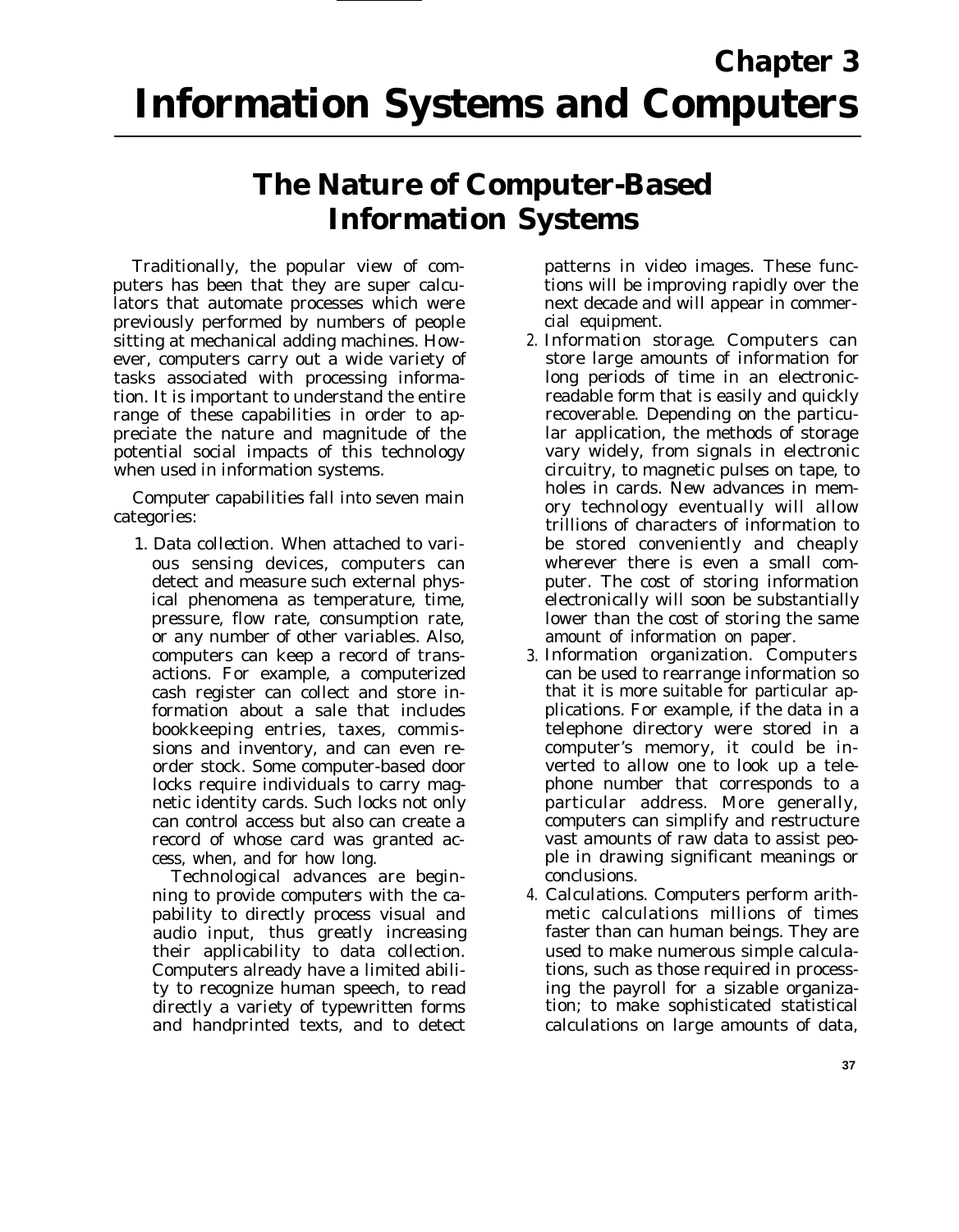such as those for social science research; or to perform highly complex scientific calculations, such as those needed for weather research or for modeling fusion energy systems.

- 5. *Communication.* Through connections over a telecommunication system, computers can transmit data around the Nation and the world either to human users or to other computers, which permits the sharing of work and data among groups of linked computers (known as computer networking). Private firms are beginning to offer special communication services to support computer networking. In addition, computers make possible the more effective use and management of the communication systems themselves.
- 6. *Information presentation.* Computers can put out information in a variety of forms. Through graphical display, and more recently through voice response, they can make data readily understandable and useful to nonexperts. It is possible to have data and computer schematics displayed on screens in a multicolored, three-dimensional format for design and analytical purposes. Also, data such as numbers and statistics can

be organized by the computer in an easy-to-understand tabular presentation. Much of the programing effort in developing modern management information systems is directed toward designing ways in which the information generated by the computer can be presented most clearly to the manager who needs it.

7. *Control.* Computers can be used to control a machine tool or a production line without human intervention. Many consumer devices—including microwave ovens, automated home thermostats, automobile engines, television sets, and telephones— incorporate computer controls using new microprocessor technology. Such uses are increasing rapidly.

Several of these capabilities can be combined, for example in *computer-aided design* of aircraft structures (or computer logic elements, for that matter) and *computerbased modeling* of the saltwater penetration in San Francisco Bay (a function of tidal action and ground water runoff). Both computer-aided design and computer modeling are finding wide application and are illustrative of what is sometimes referred to as the "intelligence amplifying" capability of computers.

## **History of Computer Use**

Over the last 30 years, computer systems have evolved through stages that emphasized particular capabilities and that have altered the way society handles information. The nature of these applications has been shaped, in part, by the available technology, but also by the changing perception of computers and how they may be used most effectively.

Few applications were new, however, at least in the beginning. Society has kept records and exchanged information for centuries. It is important to understand this background, since many computer impacts, both beneficial and adverse, arise from the

changes in historical information practices that occur when computer systems are substituted for manual systems.

Some significant trends in the development of computer applications are discussed below:

*Computer trends in the 1950's: Increased size and centralization.*

In the 1950's, every announcement of a new, larger computer elicited the comment that only a few would be needed to serve the computer needs of the entire country. "Grosch's Law"- an empirical estimate that one could get four times the computing pow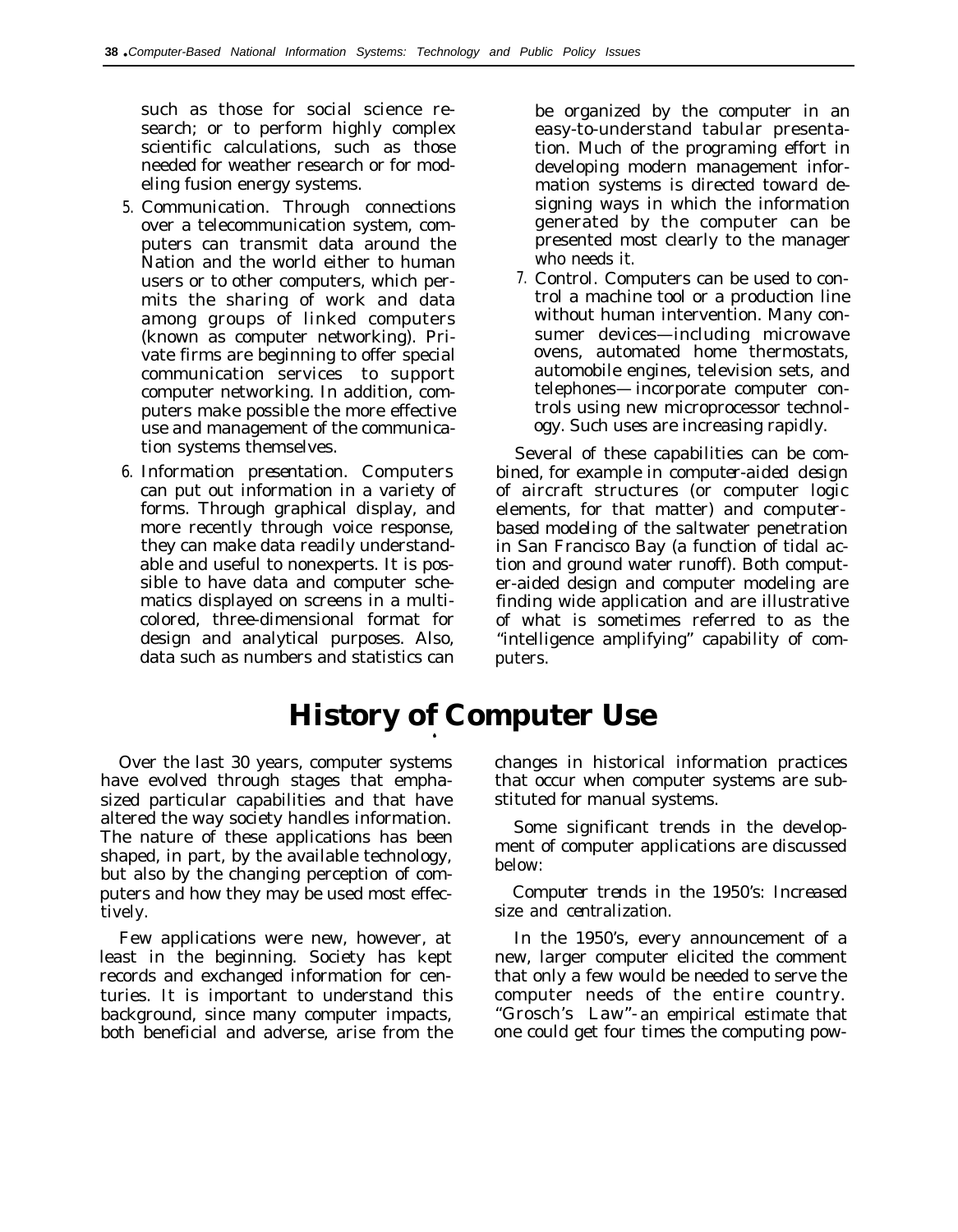er at twice the cost—provided an economyof-scale rationale for large, centralized systems.

.

—

This underlying economic rationale forced organizations to pool their computing applications in central computer centers that would run them on as large a machine as possible. This operating style, which can still be seen in many organizations, had two principal drawbacks.

One effect, seen immediately, was that centralization separated the users from the computer forcing them to gain access to the machine through layers of bureaucracy. Some applications were not harmed in such an environment. However, delays and bureaucratic costs inhibited the work of such users as scientists, engineers, and students. They often could not perform the type of creative work that the computer was expected to foster.

The second effect was more subtle. Economy-of-scale no doubt existed technologically—multiplying two numbers was cheaper on a larger machine. However, designers had to generalize the computer hardware and programs in order to handle all of the different types of applications that had been pooled to justify the big machines. Thus, preparing a payroll, performing small engineering computations, and calculating a very complicated mathematical model, all might be handled by the same computer. Some of the theoretical efficiency gain for a large general-purpose computer was lost in the system overhead required to provide the facility for such a variety of applications.

Despite these drawbacks, computer use grew rapidly during this period. Most applications concentrated on using computers both as calculators and as controllers of large (for that time) record systems, usually kept on magnetic tapes or punched cards.

*Computer trends in the 1960's: The minicomputer and timesharing.*

In the 1960's, motivated by the two above-mentioned drawbacks, users on university campuses and in research laboratories developed two design concepts that fundamentally altered the way in which computers would be used—the minicomputer and timesharing.

In the early years, many scientists learned about using computers by sitting at them and programing them directly. Chafing at the bureaucratic and physical barriers being erected around the central system, these users developed small, specialized laboratory computers which, although not cheap by current standards, were far less expensive than the centralized systems that often cost in excess of a million dollars. These small machines, or minicomputers, were cheap enough so that a person sitting and working at one could afford to use it at less than optimum efficiency. The loss of machine efficiency was offset by the increase in human efficiency.

The other important concept, "timesharing," was developed because a large system cost hundreds of dollars per minute to operate. Thus, an individual could not engage in a rewarding working session sitting directly at a large computer, which was dedicated to that user, without enormous waste. Humans work slowly compared with computers. Consequently, the computer would be idle most of the time while waiting for its user to initiate some action.

Timesharing was designed to make that kind of direct use efficient by enabling a computer to serve many users simultaneously. With such a system, each user sits at a terminal. The computer transfers its attention rapidly from one user to another, performing work as needed. Information is processed so quickly that the computer, in effect, appears to be totally dedicated to the work of each user.

Once the concept of timesharing had been incorporated, it became apparent that users did not have to be in the same room as the machine, but could communicate with it over communication lines from across the country or from anyplace in the world.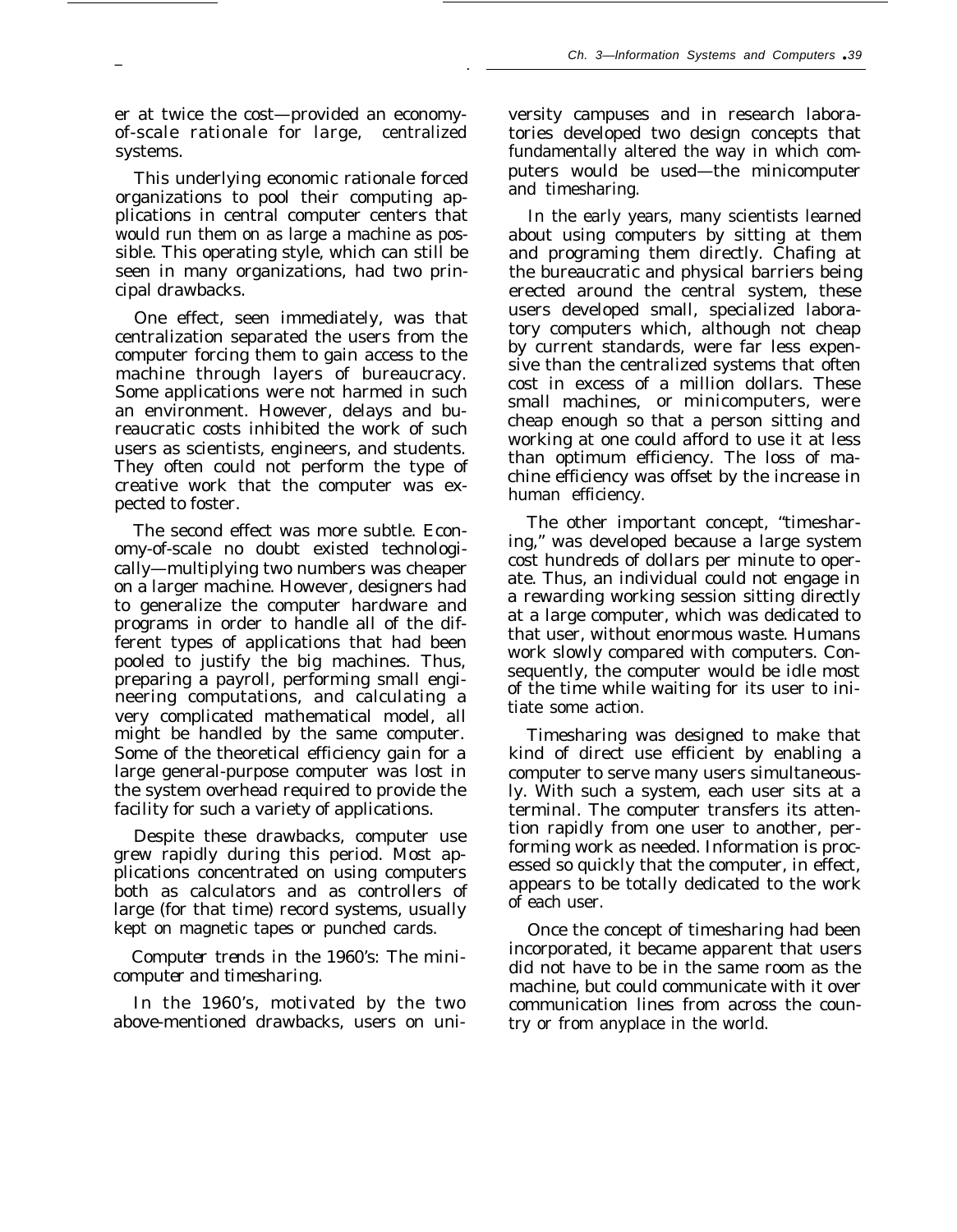Thus, although large centralized systems continued to grow for applications such as recordkeeping and laborious computations for scientific research, the groundwork was laid in the 1960's for new types of computer use and new ways of designing systems to meet specific goals.

*Computer trends in the 1970's: Communication-based computer systems and networks.*

In the 1970's, communication-based computer systems began to grow. Some types of recordkeeping applications were obviously handled best by large central computers, but to be useful they needed immediate data entry and retrieval of information from remote locations.

Airline reservation systems, for example, were among the first large communicationbased computer systems to be developed in the commercial sector. Reserving airline seats is clearly a complicated task, well- -suited to computerization. Agents all over the country can now check flight availability and reserve seats from their work stations, both in "real time. " (This term is used by

technologists to refer to applications in which immediate action and response is provided by the computer. )

. —

Another example of a large communication-based centralized computer system with decentralized access is the one operated by the National Association of Securities Dealers (NASD), known as NASDAQ (NASD Automatic Quotation.) It allows securities dealers instant access from their desks to the latest bid and ask prices for any stock listed on the over-the-counter market. The need here was clear for real time access to a data base by dealers across the country.

Another trend in the 1970's was the linking together of multiple computer systems both small and large ones—into "networks." ARPANET, a project of the Department of Defense's Advanced Research Projects Agency (ARPA), was an ambitious and technically sophisticated experiment that linked together several large ARPA research computers over high-speed communication lines. This project was based on a new technique, called "packet switching, " that allowed existing communication lines to be shared more efficiently for carrying computer data.

#### **Future Trends in Computer-Based Information Systems**

Three dominant economic factors can lim- ing hardware has dropped to the point

- 
- mantaning right speed data community uted geographically.
- 3. the cost of producing software–the Several companies, American Telephone programs required to operate the sys-

large expensive systems, the cost of comput- linking together data systems and users.

it the range of computer applications: where, for many applications, possible econ-1. the overall cost of computer hardware omies of scale are offset by the overhead and the associated economies of scale:<br> $\frac{1}{x}$  costs and the inconvenience of a large sys-2. the cost and difficulty of setting up and the reliance on  $\frac{1}{2}$ . This trend is leading to the reliance on maintaining high-speed data communi-<br>that are distributed assessmentially

programs required to operate the sys-<br>tem. for example, are building commercial data The first two limitations are being over- communication networks that promise to be come. While there is still a strong market for economic, efficient, and convenient to use for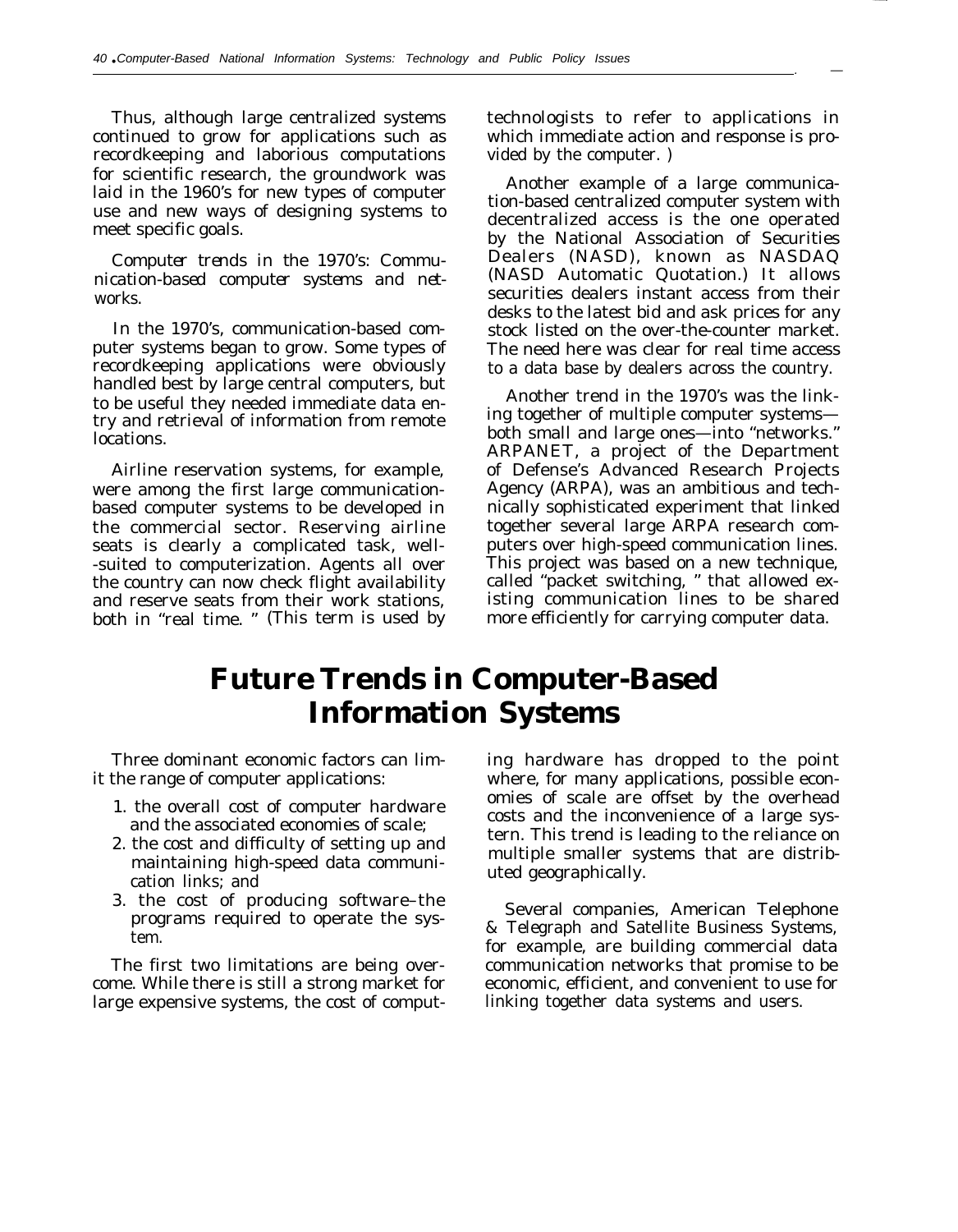The remaining problem, the cost of the software, is the pacesetting factor.<sup>1</sup>Progress has been slow in the development of new cost-cutting techniques for programing applications. For many applications serving a sizable user market, programing costs can be written off over a much larger user base. However, for a number of large specialized applications, the programing, maintenance, and operation costs will continue to be the dominant factors in the cost of using computers. Some experts see the software problem as the major obstacle to new applications of computers. For at least the first half of the 1980's, the cost of competent, sophisticated programing efforts will limit progress.

Based on the findings of this study, the use of computers will likely follow these trends in the 1980's.

● Growth *in the use of personal computers.* The small computer will become common both in the home and in business. Despite their small size, these systems will be highly capable–the equivalent of machines that sold for as much as \$1 million in the 1950's. They may appear in the guise of video games, television sets, or telephones that will also have a computer capability available for other purposes. This trend will stimulate more widespread computer literacy in society, and in turn be reinforced by the consequent increase in the number of people able to program and use computers. The first generation to grow up with computers is now reaching maturity. These "computer literate" young adults accept computers as a natural part of their world. Computer design and use will be taught increasingly in school and as part of adult education, and will enhance an already thriving market for specialized application programs designed for small computers.

● *Expansion in the number and size of computer networks.* By the end of the decade, most computers, even small *ones,* will be connected to a communication network at least part of the time.

The communication system may be dedicated to a single application in which all the machines on the network perform portions of a larger task. Public data networks, on the other hand, provide any home or business computer with access to a wide range of data bases or special programs that may be wanted for occasional use. Such multiuser national networks that can be interconnected now exist, and the number of users is expected to grow at a rapid rate.

- *The trend toward information services.* The computer industry has traditionally been concerned with selling hardware (desktop, mini, and mainframe computers and related auxiliary equipment). However, current trends in both pricing and the structure of the market are driving the emphasis toward providing computerbased information services, such as bibliographic and data base searches, electronic publishing, electronic banking, and the like. A number of these services will still require that the user possess a computer. However, many will be offered over data communication lines to homes and offices, and will be accessible through a modified ("intelligent") telephone or television set. Examples include two-way cable television, videotext, and the AT&T Electronic Information Services experiment that provides an electronic telephone directory over a telephone line to a home terminal. Eventually, information services of all kinds will dominate the data processing market in terms of dollar volume. (See ch. 14 for a detailed discussion. )
- *The competition among giant corporations for the data communication services market.* IBM, AT&T, Exxon, and GTE, among others, are preparing to offer a variety of data communication services.

<sup>&#</sup>x27; "Missing Computer Software, " *Business Week,* Sept. 1, 1980, pp. 46-53.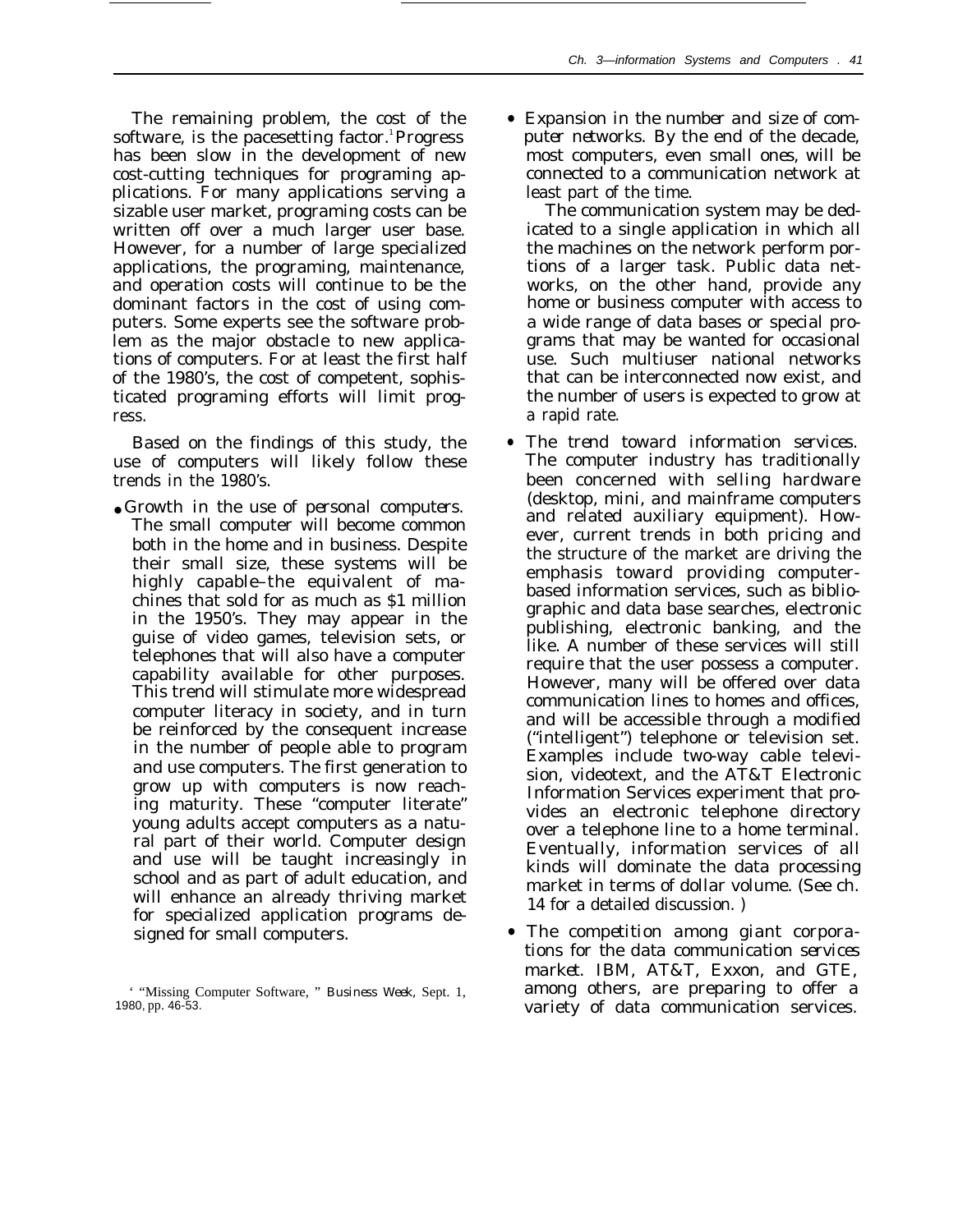Large corporations such as these have access to the capital required to install the technological base for the planned services, such as communication satellite systems and fiber optic transmission lines. A series of recent rulings by FCC, some still under challenge, are intended to clear the way for open competition among these and other corporations to provide information services of all kinds over communication lines. Resolution of the pending challenges by the courts or by Congress will have significant implications over the long term for the data communication industry. (See the OTA telecommunication study for a detailed discussion.<sup>2</sup>)

.

At the same time, an examination of the computer industry (see ch. 14) shows that small entrepreneurs have frequently been innovators. This observation in no way discredits the valuable fundamental advances and product innovations originating from the research laboratories of large firms such as AT&T and IBM. However, creative new systems and innovative services increasingly arise from small, new, "spin-off" enterprises or from totally new entrants into the market.

Thus, faced with the dominance of the data communication field by large corporations, others in the information industry will press for a public policy that will guarantee access to data communication networks by smaller firms and new entrants that offer information services.

● *Higher level integration of data services.* Many individual networks for servicing specific corporate and governmental needs will continue to be built. Some of these networks will become integrated. For example, most airlines, car rental agencies, and large hotel chains have their own reservation systems. It is now technically feasible to build an integrated system that would provide travel agents

access to all of these reservation systems through one desktop terminal.

Similar integrated information systems are also feasible in insurance, banking, travel, entertainment, law enforcement, commodities exchanges, medical services, and many other sectors that now use several separate information systems. There are a number of factors such as system incompatibility, antitrust considerations, or competitive problems that may tend to resist this integration in the case of some systems.

● *The software bottleneck.* According to many computer and industry experts, the increasing capability of computer hardware is not being fully utilized due to problems encountered in creating suitable software programs for these new machines.<sup>3</sup> The major problems are the relatively slow increase in the productivity of programers-their cost efficiency–compared with that of the hardware, and the difficulties encountered in managing large programing projects.

These problems have created bottlenecks in the development of new applications. Computer programing has been relatively resistant to productivity improvement, at least when compared with corresponding improvements in hardware performance. Programing is by nature labor intensive. Its cost is rising due to the increased programing requirements of new hardware coupled with a shortage of programing personnel with the needed training and experience. New mechanisms such as structured programing will be helpful in engineering computer programs and for managing their design and implementation.<sup>4</sup>

At the other end of the scale, microtechnology is making possible enormous in-

<sup>&#</sup>x27;U.S. Congress, Office of Technology Assessment, *Telecommunication Technology and Public Policy Issues,* in press.

<sup>3</sup>Computer and Business Equipment Manufacturers Association, *Industry Forecast Panel: Productivity, 1980* spring meeting.

<sup>&#</sup>x27;Some progress in improving software has been made by use of structured programing methods such as FORTH. See John S. James, "What is FORTH? A Tutorial Introduction, " Byte magazine, August 1980, pp. 100ff.